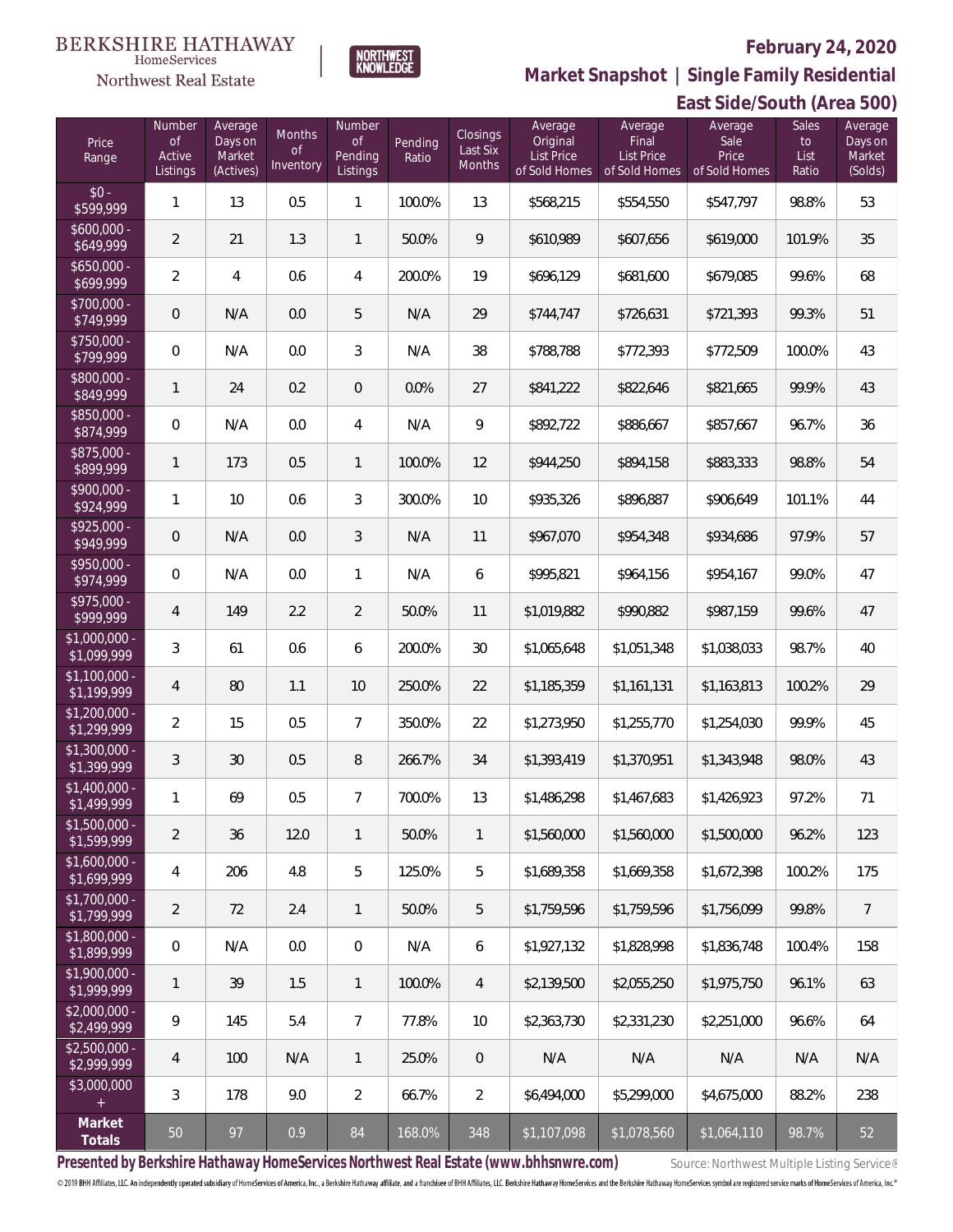

## **Market Snapshot | Single Family Residential**

#### **BERKSHIRE HATHAWAY**  $\label{lem:sevices} \textsc{Home} \textsc{Service} \textsc{s}$ Northwest Real Estate

|                               | Mercer Island (Area 510)           |                                           |                                  |                                            |                  |                                |                                                    |                                                        |                                           |                                     |                                         |
|-------------------------------|------------------------------------|-------------------------------------------|----------------------------------|--------------------------------------------|------------------|--------------------------------|----------------------------------------------------|--------------------------------------------------------|-------------------------------------------|-------------------------------------|-----------------------------------------|
| Price<br>Range                | Number<br>0f<br>Active<br>Listings | Average<br>Days on<br>Market<br>(Actives) | Months<br><b>of</b><br>Inventory | Number<br><b>of</b><br>Pending<br>Listings | Pending<br>Ratio | Closings<br>Last Six<br>Months | Average<br>Original<br>List Price<br>of Sold Homes | Average<br>Final<br><b>List Price</b><br>of Sold Homes | Average<br>Sale<br>Price<br>of Sold Homes | <b>Sales</b><br>to<br>List<br>Ratio | Average<br>Days on<br>Market<br>(Solds) |
| $$0 -$<br>\$999,999           | $\mathbf 0$                        | N/A                                       | 0.0                              | $\sqrt{3}$                                 | N/A              | 15                             | \$970,397                                          | \$932,060                                              | \$926,689                                 | 99.4%                               | 84                                      |
| \$1,000,000 -<br>\$1,099,999  | 1                                  | $\mathbf 0$                               | 0.7                              | $\overline{2}$                             | 200.0%           | 9                              | \$1,181,889                                        | \$1,060,333                                            | \$1,030,633                               | 97.2%                               | 70                                      |
| $$1,100,000$ -<br>\$1,199,999 | 1                                  | 144                                       | 0.8                              | $\mathbf{1}$                               | 100.0%           | 8                              | \$1,181,750                                        | \$1,132,875                                            | \$1,143,713                               | 101.0%                              | 34                                      |
| $$1,200,000$ -<br>\$1,299,999 | 1                                  | 12                                        | 0.8                              | 2                                          | 200.0%           | 8                              | \$1,312,375                                        | \$1,276,938                                            | \$1,254,350                               | 98.2%                               | 53                                      |
| $$1,300,000 -$<br>\$1,399,999 | $\overline{2}$                     | 174                                       | 1.5                              | 3                                          | 150.0%           | 8                              | \$1,357,875                                        | \$1,347,744                                            | \$1,354,375                               | 100.5%                              | 21                                      |
| $$1,400,000$ -<br>\$1,499,999 | $\mathbf 0$                        | N/A                                       | 0.0                              | $\mathbf{1}$                               | N/A              | 10                             | \$1,515,190                                        | \$1,473,820                                            | \$1,441,800                               | 97.8%                               | 37                                      |
| $$1,500,000 -$<br>\$1,599,999 | $\mathbf 0$                        | N/A                                       | 0.0                              | $\mathbf{1}$                               | N/A              | 3                              | \$1,583,317                                        | \$1,566,650                                            | \$1,533,333                               | 97.9%                               | 47                                      |
| $$1,600,000$ -<br>\$1,699,999 | $\overline{2}$                     | 224                                       | 1.3                              | 5                                          | 250.0%           | 9                              | \$1,712,272                                        | \$1,663,278                                            | \$1,631,444                               | 98.1%                               | 142                                     |
| \$1,700,000 -<br>\$1,799,999  | $\mathbf 0$                        | N/A                                       | 0.0                              | 0                                          | N/A              | 5                              | \$1,775,400                                        | \$1,775,400                                            | \$1,743,300                               | 98.2%                               | 53                                      |
| \$1,800,000 -<br>\$1,899,999  | 3                                  | 100                                       | 9.0                              | $\mathbf{1}$                               | 33.3%            | $\overline{2}$                 | \$1,896,500                                        | \$1,896,500                                            | \$1,855,500                               | 97.8%                               | 72                                      |
| \$1,900,000 -<br>\$1,999,999  | 1                                  | 25                                        | 6.0                              | 2                                          | 200.0%           | 1                              | \$2,099,950                                        | \$1,998,000                                            | \$1,900,000                               | 95.1%                               | 238                                     |
| $$2,000,000 -$<br>\$2,199,999 | 3                                  | 118                                       | 1.5                              | 2                                          | 66.7%            | 12                             | \$2,200,750                                        | \$2,167,167                                            | \$2,091,103                               | 96.5%                               | 40                                      |
| $$2,200,000$ -<br>\$2,399,999 | 1                                  | 13                                        | 0.8                              | $\overline{2}$                             | 200.0%           | 8                              | \$2,433,119                                        | \$2,306,500                                            | \$2,289,313                               | 99.3%                               | 132                                     |
| $$2,400,000 -$<br>\$2,599,999 | 1                                  | 17                                        | 3.0                              | 2                                          | 200.0%           | $\overline{2}$                 | \$2,474,000                                        | \$2,474,000                                            | \$2,435,400                               | 98.4%                               | 6                                       |
| $$2,600,000 -$<br>\$2,799,999 | $\overline{2}$                     | 161                                       | 3.0                              | $\mathbf{1}$                               | 50.0%            | 4                              | \$2,934,875                                        | \$2,820,375                                            | \$2,674,375                               | 94.8%                               | 181                                     |
| \$2,800,000 -<br>\$2,999,999  | $\theta$                           | N/A                                       | 0.0                              | $\overline{2}$                             | N/A              | 1                              | \$3,085,000                                        | \$2,998,000                                            | \$2,838,000                               | 94.7%                               | 271                                     |
| \$3,000,000 -<br>\$3,249,999  | 3                                  | 18                                        | 4.5                              | $\mathbf{0}$                               | 0.0%             | 4                              | \$3,339,750                                        | \$3,278,500                                            | \$3,135,000                               | 95.6%                               | 156                                     |
| $$3,250,000 -$<br>\$3,499,999 | $\overline{2}$                     | 11                                        | 12.0                             | 6                                          | 300.0%           | $\mathbf{1}$                   | \$3,875,000                                        | \$3,695,000                                            | \$3,400,000                               | 92.0%                               | 333                                     |
| $$3,500,000 -$<br>\$3,749,999 | 3                                  | 15                                        | 18.0                             | $\mathbf 0$                                | 0.0%             | 1                              | \$3,895,000                                        | \$3,798,000                                            | \$3,618,000                               | 95.3%                               | 163                                     |
| $$3,750,000 -$<br>\$3,999,999 | 1                                  | 124                                       | 3.0                              | $\mathbf{1}$                               | 100.0%           | $\overline{2}$                 | \$4.092.500                                        | \$4,092,500                                            | \$3,815,000                               | 93.2%                               | 27                                      |
| \$4,000,000 -<br>\$4,499,999  | 0                                  | N/A                                       | 0.0                              | $\mathbf{1}$                               | N/A              | $\overline{2}$                 | \$4,405,000                                        | \$4,405,000                                            | \$4,250,000                               | 96.5%                               | 155                                     |
| \$4,500,000 -<br>\$4,999,999  | $\mathbf 0$                        | N/A                                       | 0.0                              | $\mathbf{1}$                               | N/A              | 2                              | \$4,898,000                                        | \$4,898,000                                            | \$4,774,000                               | 97.5%                               | 8                                       |
| $$5,000,000 -$<br>\$5,999,999 | 2                                  | 239                                       | 12.0                             | $\mathbf{1}$                               | 50.0%            | $\mathbf{1}$                   | \$5,495,000                                        | \$5,495,000                                            | \$5,500,000                               | 100.1%                              | $\overline{0}$                          |
| $$6,000,000 -$<br>\$6,999,999 | 2                                  | 219                                       | N/A                              | $\overline{0}$                             | $0.0\%$          | $\overline{0}$                 | N/A                                                | N/A                                                    | N/A                                       | N/A                                 | N/A                                     |
| \$7,000,000                   | 3                                  | 310                                       | 18.0                             | $\overline{0}$                             | $0.0\%$          | 1                              | \$11,250,000                                       | \$11,250,000                                           | \$10,050,000                              | 89.3%                               | 31                                      |
| Market<br>Totals              | 34                                 | 120                                       | 1.7                              | 40                                         | 117.6%           | 119                            | \$1,986,577                                        | \$1,936,878                                            | \$1,880,874                               | 97.1%                               | 78                                      |

Presented by Berkshire Hathaway HomeServices Northwest Real Estate (www.bhhsnwre.com) Source: Northwest Multiple Listing Service®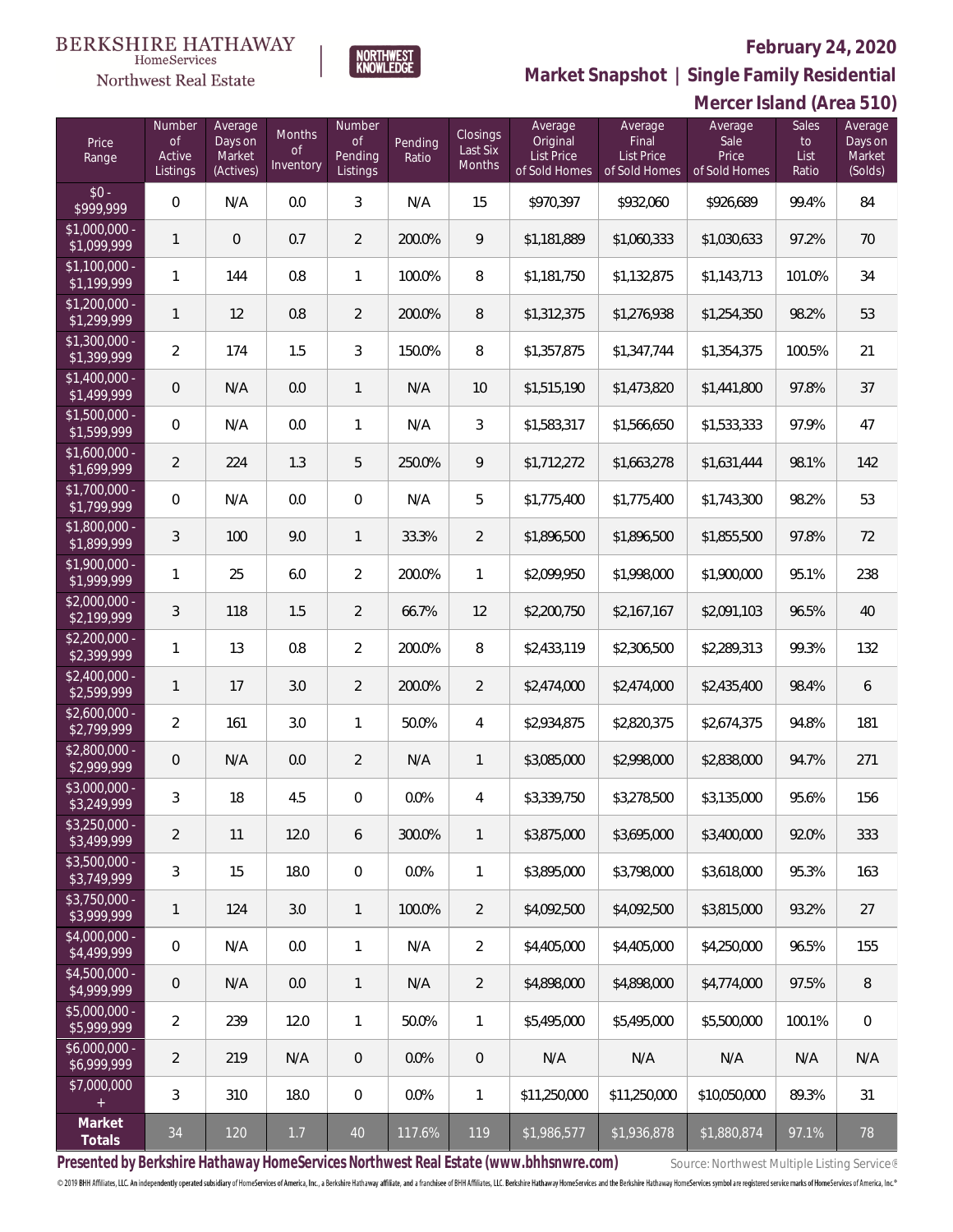

**Bellevue-West of 405 (Area 520) Market Snapshot | Single Family Residential**

#### **BERKSHIRE HATHAWAY** NORTHWEST<br>KNOWLEDGE  $\label{lem:sevices} \textsc{Home} \textsc{Service} \textsc{s}$

Northwest Real Estate

| Price<br>Range                | Number<br>0f<br>Active<br>Listings | Average<br>Days on<br>Market<br>(Actives) | Months<br>Οf<br>Inventory | Number<br>Οf<br>Pending<br>Listings | Pending<br>Ratio | <b>Closings</b><br>Last Six<br>Months | Average<br>Original<br><b>List Price</b><br>of Sold Homes | Average<br>Final<br><b>List Price</b><br>of Sold Homes | Average<br>Sale<br>Price<br>of Sold Homes | <b>Sales</b><br>to<br>List<br>Ratio | Average<br>Days on<br>Market<br>(Solds) |
|-------------------------------|------------------------------------|-------------------------------------------|---------------------------|-------------------------------------|------------------|---------------------------------------|-----------------------------------------------------------|--------------------------------------------------------|-------------------------------------------|-------------------------------------|-----------------------------------------|
| $$0 -$<br>\$999,999           | 0                                  | N/A                                       | 0.0                       | $\mathbf{1}$                        | N/A              | 5                                     | \$933,400                                                 | \$908,000                                              | \$891,400                                 | 98.2%                               | 57                                      |
| $$1,000,000 -$<br>\$1,199,999 | $\mathbf 0$                        | N/A                                       | 0.0                       | $\overline{0}$                      | N/A              | 8                                     | \$1,301,219                                               | \$1,187,588                                            | \$1,123,350                               | 94.6%                               | 109                                     |
| $$1,200,000 -$<br>\$1,399,999 | 0                                  | N/A                                       | 0.0                       | $\mathfrak{Z}$                      | N/A              | 9                                     | \$1,393,328                                               | \$1,365,883                                            | \$1,268,889                               | 92.9%                               | 43                                      |
| $$1,400,000 -$<br>\$1,599,999 | $\mathbf{1}$                       | 13                                        | 0.7                       | 3                                   | 300.0%           | 9                                     | \$1,581,400                                               | \$1,531,456                                            | \$1,520,222                               | 99.3%                               | 94                                      |
| $$1,600,000 -$<br>\$1,799,999 | 0                                  | N/A                                       | 0.0                       | 3                                   | N/A              | 9                                     | \$1,730,867                                               | \$1,713,922                                            | \$1,641,500                               | 95.8%                               | 83                                      |
| \$1,800,000 -<br>\$1,999,999  | $\overline{2}$                     | 103                                       | 1.2                       | $\mathbf{1}$                        | 50.0%            | 10                                    | \$1,957,700                                               | \$1,927,900                                            | \$1,848,600                               | 95.9%                               | 72                                      |
| $$2,000,000 -$<br>\$2,099,999 | 0                                  | N/A                                       | 0.0                       | $\overline{0}$                      | N/A              | 4                                     | \$2,184,998                                               | \$2,134,998                                            | \$2,025,000                               | 94.8%                               | 62                                      |
| $$2,100,000 -$<br>\$2,199,999 | $\overline{2}$                     | 22                                        | 1.5                       | $\overline{0}$                      | 0.0%             | $\, 8$                                | \$2,350,868                                               | \$2,254,612                                            | \$2,143,125                               | 95.1%                               | 104                                     |
| $$2,200,000 -$<br>\$2,299,999 | 0                                  | N/A                                       | 0.0                       | $\overline{0}$                      | N/A              | $\overline{7}$                        | \$2,342,428                                               | \$2,196,142                                            | \$2,240,714                               | 102.0%                              | 125                                     |
| $$2,300,000 -$<br>\$2,399,999 | $\mathbf 0$                        | N/A                                       | 0.0                       | 5                                   | N/A              | 5                                     | \$2,560,300                                               | \$2,464,300                                            | \$2,344,000                               | 95.1%                               | 41                                      |
| $$2,400,000 -$<br>\$2,499,999 | 0                                  | N/A                                       | 0.0                       | 3                                   | N/A              | 8                                     | \$2,608,499                                               | \$2,470,374                                            | \$2,462,999                               | 99.7%                               | 61                                      |
| $$2,500,000 -$<br>\$2,599,999 | $\overline{2}$                     | 61                                        | 1.2                       | $\overline{0}$                      | 0.0%             | 10                                    | \$2,717,000                                               | \$2,638,100                                            | \$2,539,700                               | 96.3%                               | 64                                      |
| $$2,600,000 -$<br>\$2,799,999 | 1                                  | 326                                       | 0.6                       | 6                                   | 600.0%           | 10                                    | \$2,797,500                                               | \$2,707,600                                            | \$2,694,700                               | 99.5%                               | 86                                      |
| \$2,800,000 -<br>\$2,999,999  | $\overline{2}$                     | 21                                        | 1.0                       | 4                                   | 200.0%           | 12                                    | \$3,086,833                                               | \$3,026,750                                            | \$2,883,583                               | 95.3%                               | 104                                     |
| \$3,000,000 -<br>\$3,199,999  | 4                                  | 96                                        | 3.0                       | 3                                   | 75.0%            | 8                                     | \$3,324,250                                               | \$3,299,625                                            | \$3,097,625                               | 93.9%                               | 81                                      |
| $$3,200,000 -$<br>\$3,399,999 | 1                                  | 167                                       | 1.0                       | $\mathbf{1}$                        | 100.0%           | 6                                     | \$3,417,817                                               | \$3,417,817                                            | \$3,264,996                               | 95.5%                               | 137                                     |
| \$3,400,000 -<br>\$3,599,999  | 6                                  | 110                                       | 7.2                       | $\mathbf{0}$                        | 0.0%             | 5                                     | \$3,770,000                                               | \$3,711,400                                            | \$3,464,000                               | 93.3%                               | 115                                     |
| $$3,600,000 -$<br>\$3.799.999 | 5                                  | 47                                        | N/A                       | $\overline{0}$                      | 0.0%             | $\overline{0}$                        | N/A                                                       | N/A                                                    | N/A                                       | N/A                                 | N/A                                     |
| $$3,800,000 -$<br>\$3,999,999 | $\overline{2}$                     | 99                                        | 12.0                      | $\overline{2}$                      | 100.0%           | 1                                     | \$4,198,000                                               | \$4,198,000                                            | \$3,900,000                               | 92.9%                               | 21                                      |
| \$4,000,000 -<br>\$4,499,999  | $\overline{2}$                     | 17                                        | 1.1                       | 1                                   | 50.0%            | 11                                    | \$4,517,317                                               | \$4,445,236                                            | \$4,289,364                               | 96.5%                               | 100                                     |
| $$4,500,000 -$<br>\$4,999,999 | 5                                  | 46                                        | 10.0                      | 3                                   | 60.0%            | 3                                     | \$5,032,667                                               | \$4,932,667                                            | \$4,673,185                               | 94.7%                               | 132                                     |
| $$5,000,000 -$<br>\$5,999,999 | 3                                  | 55                                        | 4.5                       | 5                                   | 166.7%           | 4                                     | \$5,639,750                                               | \$5,639,750                                            | \$5,305,000                               | 94.1%                               | 84                                      |
| $$6,000,000 -$<br>\$6,999,999 | 3                                  | 162                                       | 6.0                       | $\mathbf{1}$                        | 33.3%            | 3                                     | \$6,487,667                                               | \$6,487,667                                            | \$6,391,667                               | 98.5%                               | 8                                       |
| \$7,000,000 -<br>\$9,999,999  | 6                                  | 182                                       | 36.0                      | 1                                   | 16.7%            | 1                                     | \$8,500,000                                               | \$8,500,000                                            | \$8,250,000                               | 97.1%                               | 129                                     |
| \$10,000,000<br>$+$           | $\overline{4}$                     | 206                                       | 24.0                      | $\mathbf{1}$                        | 25.0%            | $\mathbf{1}$                          | \$16,000,000                                              | \$16,000,000                                           | \$16,050,000                              | 100.3%                              | 145                                     |
| Market<br>Totals              | 51                                 | 102                                       | 1.9                       | 47                                  | 92.2%            | 157                                   | \$2,855,184                                               | \$2,793,057                                            | \$2,691,687                               | 96.4%                               | 86                                      |

Presented by Berkshire Hathaway HomeServices Northwest Real Estate (www.bhhsnwre.com) Source: Northwest Multiple Listing Service®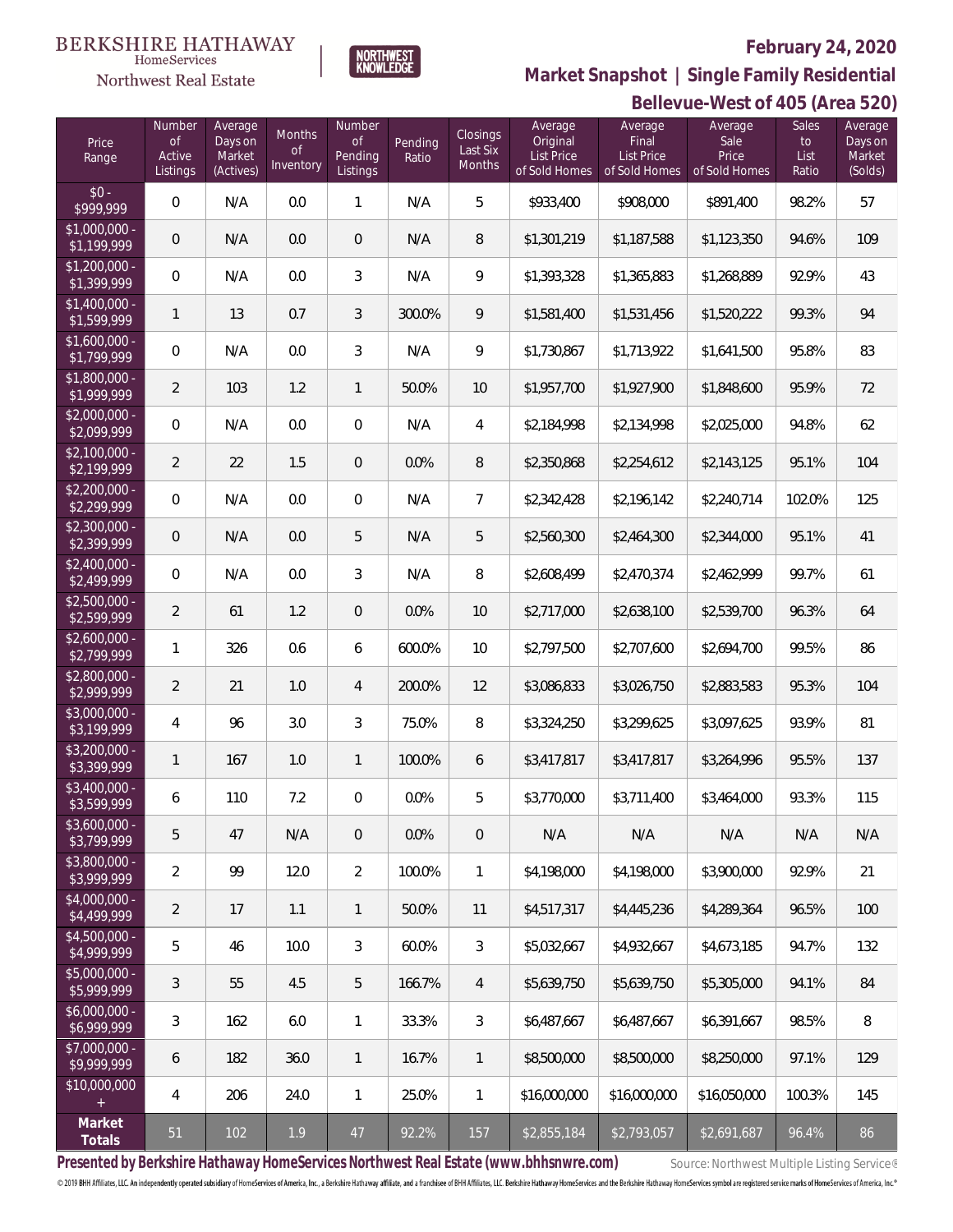

HomeServices Northwest Real Estate

**Bellevue-East of 405 (Area 530) Market Snapshot | Single Family Residential**

|                               |                                           |                                           |                                         |                                            |                  |                                              |                                                    |                                                 | DEIIEVUE-LASI UI 400 (AFEA JJU)           |                                     |                                         |
|-------------------------------|-------------------------------------------|-------------------------------------------|-----------------------------------------|--------------------------------------------|------------------|----------------------------------------------|----------------------------------------------------|-------------------------------------------------|-------------------------------------------|-------------------------------------|-----------------------------------------|
| Price<br>Range                | Number<br><b>of</b><br>Active<br>Listings | Average<br>Days on<br>Market<br>(Actives) | <b>Months</b><br>$\circ f$<br>Inventory | Number<br>$\circ$ f<br>Pending<br>Listings | Pending<br>Ratio | <b>Closings</b><br>Last Six<br><b>Months</b> | Average<br>Original<br>List Price<br>of Sold Homes | Average<br>Final<br>List Price<br>of Sold Homes | Average<br>Sale<br>Price<br>of Sold Homes | <b>Sales</b><br>to<br>List<br>Ratio | Average<br>Days on<br>Market<br>(Solds) |
| $$0 -$<br>\$649,999           | $\mathbf 0$                               | N/A                                       | 0.0                                     | $\overline{2}$                             | N/A              | $\overline{4}$                               | \$604,750                                          | \$604,750                                       | \$616,650                                 | 102.0%                              | 3                                       |
| $$650,000 -$<br>\$699,999     | $\overline{0}$                            | N/A                                       | 0.0                                     | 3                                          | N/A              | 11                                           | \$683,359                                          | \$671,541                                       | \$668,955                                 | 99.6%                               | 45                                      |
| $$700,000 -$<br>\$724,999     | $\mathbf 0$                               | N/A                                       | 0.0                                     | $\mathbf{1}$                               | N/A              | 8                                            | \$717,584                                          | \$703,834                                       | \$706,875                                 | 100.4%                              | 47                                      |
| $$725,000 -$<br>\$749,999     | $\overline{0}$                            | N/A                                       | 0.0                                     | $\mathbf{1}$                               | N/A              | 9                                            | \$708,989                                          | \$711,211                                       | \$734,478                                 | 103.3%                              | 16                                      |
| \$750,000 -<br>\$774,999      | $\mathbf 0$                               | N/A                                       | 0.0                                     | $\overline{0}$                             | N/A              | 11                                           | \$772,991                                          | \$755,350                                       | \$758,100                                 | 100.4%                              | 28                                      |
| $$775,000 -$<br>\$799,999     | $\theta$                                  | N/A                                       | 0.0                                     | $\overline{2}$                             | N/A              | $\overline{4}$                               | \$753,472                                          | \$747,210                                       | \$781,250                                 | 104.6%                              | 15                                      |
| \$800,000 -<br>\$824,999      | $\mathbf 0$                               | N/A                                       | 0.0                                     | $\mathbf{1}$                               | N/A              | 15                                           | \$843,662                                          | \$815,466                                       | \$812,053                                 | 99.6%                               | 28                                      |
| $$825,000 -$<br>\$849,999     | $\theta$                                  | N/A                                       | 0.0                                     | $\overline{4}$                             | N/A              | 16                                           | \$863,900                                          | \$841,247                                       | \$833,346                                 | 99.1%                               | 25                                      |
| \$850,000 -<br>\$874,999      | $\mathbf 0$                               | N/A                                       | 0.0                                     | 3                                          | N/A              | 16                                           | \$881,344                                          | \$862,906                                       | \$858,406                                 | 99.5%                               | 47                                      |
| \$875,000 -<br>\$899,999      | 1                                         | $\overline{4}$                            | 0.4                                     | $\overline{2}$                             | 200.0%           | 14                                           | \$890,975                                          | \$884,114                                       | \$887,625                                 | 100.4%                              | 21                                      |
| \$900,000 -<br>\$924,999      | $\mathbf{0}$                              | N/A                                       | 0.0                                     | $\overline{0}$                             | N/A              | 12                                           | \$929,996                                          | \$919,996                                       | \$908,442                                 | 98.7%                               | 17                                      |
| \$925,000 -<br>\$949,999      | $\theta$                                  | N/A                                       | 0.0                                     | $\overline{0}$                             | N/A              | 10                                           | \$944,099                                          | \$928,600                                       | \$935,625                                 | 100.8%                              | 20                                      |
| \$950,000 -<br>\$974,999      | $\mathbf 0$                               | N/A                                       | 0.0                                     | $\overline{0}$                             | N/A              | $\overline{7}$                               | \$955,493                                          | \$941,421                                       | \$957,571                                 | 101.7%                              | 43                                      |
| \$975,000 -<br>\$999,999      | $\theta$                                  | N/A                                       | 0.0                                     | 4                                          | N/A              | 9                                            | \$958,661                                          | \$958,661                                       | \$983,167                                 | 102.6%                              | 16                                      |
| \$1,000,000 -<br>\$1,099,999  | 1                                         | 17                                        | 0.3                                     | 6                                          | 600.0%           | 21                                           | \$1,071,236                                        | \$1,052,188                                     | \$1,057,014                               | 100.5%                              | 30                                      |
| $$1,100,000 -$<br>\$1,199,999 | $\overline{0}$                            | N/A                                       | 0.0                                     | $\overline{2}$                             | N/A              | 14                                           | \$1,117,643                                        | \$1,114,036                                     | \$1,142,893                               | 102.6%                              | 12                                      |
| $$1,200,000 -$<br>\$1,299,999 | 2                                         | 33                                        | 0.7                                     | 3                                          | 150.0%           | 17                                           | \$1,214,382                                        | \$1,198,471                                     | \$1,239,094                               | 103.4%                              | 19                                      |
| $$1,300,000 -$<br>\$1,399,999 | 1                                         | 5                                         | 0.8                                     | $\overline{4}$                             | 400.0%           | 8                                            | \$1,315,369                                        | \$1,302,744                                     | \$1,320,331                               | 101.4%                              | 48                                      |
| \$1,400,000 -<br>\$1,499,999  | $\mathbf{1}$                              | 128                                       | 0.5                                     | $\overline{2}$                             | 200.0%           | 12                                           | \$1,499,579                                        | \$1,442,820                                     | \$1,451,833                               | 100.6%                              | 49                                      |
| $$1,500,000 -$<br>\$1,599,999 | $\mathbf{1}$                              | 32                                        | 0.7                                     | $\overline{2}$                             | 200.0%           | 9                                            | \$1,602,388                                        | \$1,558,555                                     | \$1,542,898                               | 99.0%                               | 52                                      |
| $$1,600,000 -$<br>\$1,699,999 | $\mathbf 0$                               | N/A                                       | 0.0                                     | 5                                          | N/A              | $\overline{7}$                               | \$1,657,141                                        | \$1,637,856                                     | \$1,640,677                               | 100.2%                              | 53                                      |
| $$1,700,000 -$<br>\$1,799,999 | $\overline{0}$                            | N/A                                       | 0.0                                     | 6                                          | N/A              | $\overline{4}$                               | \$1,833,749                                        | \$1,811,496                                     | \$1,755,852                               | 96.9%                               | 67                                      |
| \$1,800,000 -<br>\$1,999,999  | $\mathbf{1}$                              | 82                                        | 1.2                                     | 5                                          | 500.0%           | 5                                            | \$1,949,800                                        | \$1,912,800                                     | \$1,878,600                               | 98.2%                               | 61                                      |
| $$2,000,000 -$<br>\$2,749,999 | 8                                         | 81                                        | 6.0                                     | 6                                          | 75.0%            | 8                                            | \$2,285,621                                        | \$2,266,857                                     | \$2,185,063                               | 96.4%                               | 39                                      |
| \$2,750,000<br>$\pm$          | 4                                         | 162                                       | 3.4                                     | $\overline{2}$                             | 50.0%            | $7\overline{ }$                              | \$4,140,000                                        | \$4,138,571                                     | \$4,068,571                               | 98.3%                               | 37                                      |
| Market<br>Totals              | $20\,$                                    | 81                                        | 0.5                                     | 66                                         | 330.0%           | 258                                          | \$1,163,643                                        | \$1,146,373                                     | \$1,147,418                               | 100.1%                              | 32                                      |

Presented by Berkshire Hathaway HomeServices Northwest Real Estate (www.bhhsnwre.com) Source: Northwest Multiple Listing Service®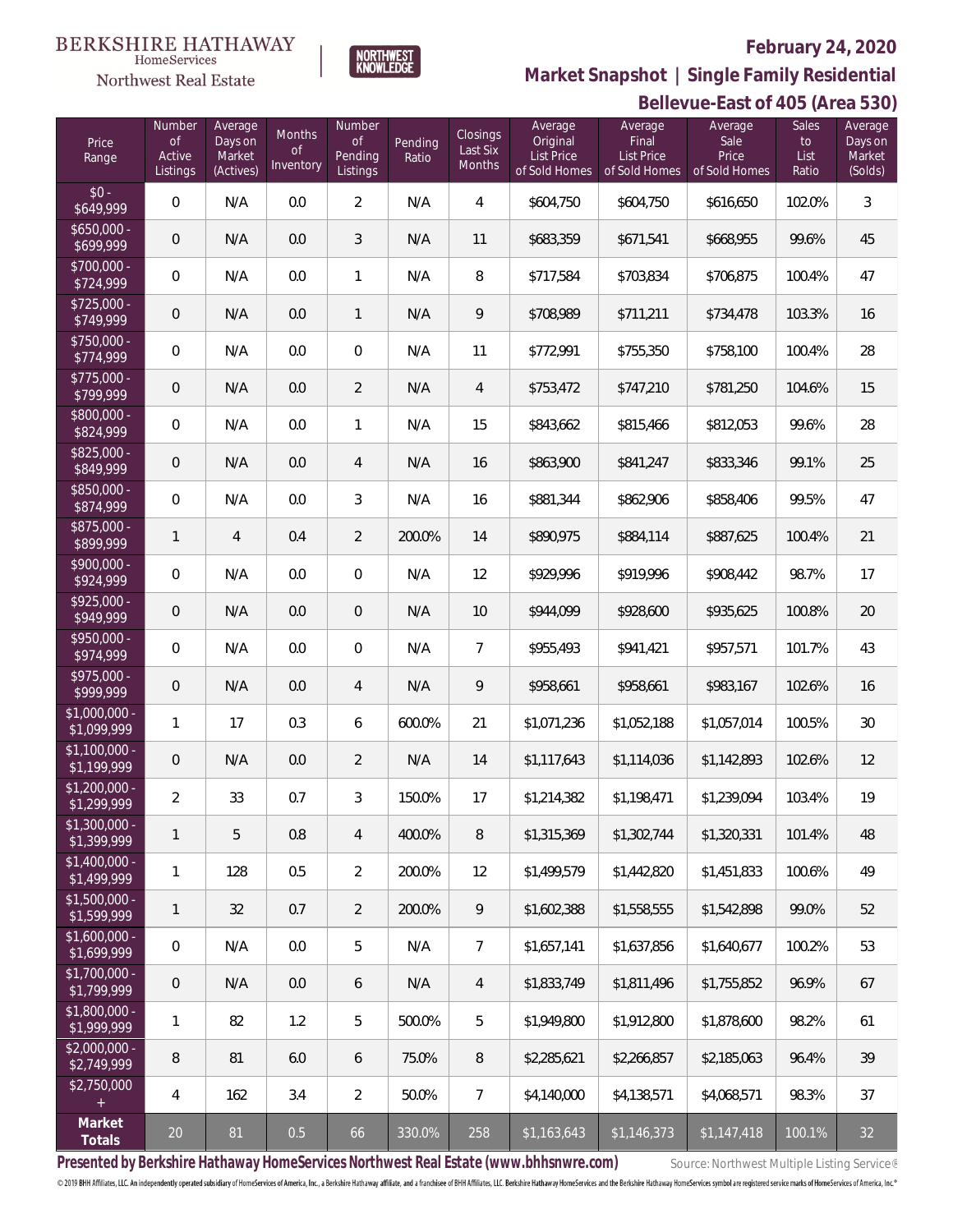

**HomeServices Northwest Real Estate** 

**Market Snapshot | Single Family Residential**

#### **East of Lake Sammamish (Area 540)** Price Range Number of Active Listings **Number** of Pending Listings Pending Ratio Closings Last Six Months Average Original List Price of Sold Homes **Average** Final List Price of Sold Homes Sales to List Ratio Average Sale Price of Sold Homes Average Days on Market (Solds) Average Days on Market (Actives) Months of **Inventory**  $$0 - $449.999$  $\frac{1}{3449,999}$  1 5 0.4 8 800.0% 14 \$408,885 \$398,814 \$400,464 100.4% 23 \$450,000<br>\$549,999 \$549,999 <sup>1</sup> <sup>4</sup> 0.2 <sup>7</sup> 700.0% <sup>39</sup> \$523,375 \$505,320 \$500,784 99.1% <sup>34</sup> \$550,000<br>\$599,999 \$599,999 <sup>2</sup> <sup>466</sup> 0.5 <sup>3</sup> 150.0% <sup>22</sup> \$596,514 \$580,507 \$575,043 99.1% <sup>38</sup> \$600,000 \$649,999 <sup>1</sup> <sup>11</sup> 0.1 <sup>5</sup> 500.0% <sup>48</sup> \$645,500 \$631,935 \$626,441 99.1% <sup>46</sup> \$650,000 \$699,999 0 N/A 0.0 9 N/A 42 \$689,563 \$680,068 \$674,980 99.3% 37 \$700,000 \$749,999 <sup>4</sup> <sup>26</sup> 0.6 <sup>26</sup> 650.0% <sup>39</sup> \$735,788 \$725,709 \$723,488 99.7% <sup>29</sup> \$750,000<br>\$799,999 \$799,999 <sup>4</sup> <sup>77</sup> 0.3 <sup>15</sup> 375.0% <sup>74</sup> \$790,474 \$777,629 \$776,068 99.8% <sup>46</sup> \$800,000<br>\$824,999 \$824,999 <sup>1</sup> <sup>46</sup> 0.2 <sup>11</sup> 1,100.0% <sup>27</sup> \$837,882 \$816,473 \$809,907 99.2% <sup>59</sup> \$825,000<br>\$849,999 \$849,999 <sup>7</sup> <sup>44</sup> 1.4 <sup>13</sup> 185.7% <sup>30</sup> \$849,225 \$829,999 \$835,699 100.7% <sup>35</sup> \$850,000 - \$874,999 <sup>2</sup> <sup>27</sup> 0.3 <sup>18</sup> 900.0% <sup>38</sup> \$875,769 \$863,427 \$860,681 99.7% <sup>52</sup> \$875,000 \$899,999 <sup>7</sup> <sup>20</sup> 1.9 <sup>14</sup> 200.0% <sup>22</sup> \$908,916 \$888,519 \$887,533 99.9% <sup>54</sup> \$900,000 \$924,999 <sup>6</sup> <sup>56</sup> 1.1 <sup>10</sup> 166.7% <sup>33</sup> \$937,998 \$913,890 \$912,634 99.9% <sup>58</sup> \$925,000 - \$949,999 <sup>6</sup> <sup>120</sup> 1.6 <sup>9</sup> 150.0% <sup>22</sup> \$953,925 \$940,239 \$932,429 99.2% <sup>46</sup> \$950,000 - \$974,999 <sup>2</sup> <sup>74</sup> 0.5 <sup>5</sup> 250.0% <sup>23</sup> \$952,027 \$944,201 \$962,581 101.9% <sup>38</sup> \$975,000 \$999,999 <sup>9</sup> <sup>79</sup> 1.9 <sup>18</sup> 200.0% <sup>28</sup> \$998,194 \$991,127 \$986,912 99.6% <sup>28</sup> \$1,000,000 - \$1,099,999 <sup>4</sup> <sup>56</sup> 0.4 <sup>35</sup> 875.0% <sup>56</sup> \$1,078,859 \$1,063,148 \$1,051,750 98.9% <sup>46</sup> \$1,100,000 \$1,199,999 <sup>4</sup> <sup>112</sup> 0.4 <sup>19</sup> 475.0% <sup>54</sup> \$1,195,631 \$1,168,763 \$1,151,502 98.5% <sup>71</sup> \$1,200,000<br>\$1,299,999 \$1,299,999 <sup>5</sup> <sup>72</sup> 0.5 <sup>22</sup> 440.0% <sup>55</sup> \$1,279,133 \$1,259,531 \$1,246,781 99.0% <sup>69</sup> \$1,300,000 -<br>\$1,399,999 \$1,399,999 <sup>8</sup> <sup>109</sup> 1.4 <sup>21</sup> 262.5% <sup>35</sup> \$1,435,538 \$1,385,997 \$1,349,590 97.4% <sup>99</sup> \$1,400,000 - \$1,499,999 <sup>8</sup> <sup>74</sup> 1.4 <sup>21</sup> 262.5% <sup>35</sup> \$1,483,426 \$1,456,920 \$1,443,913 99.1% <sup>67</sup> \$1,500,000 - \$1,599,999 <sup>8</sup> <sup>41</sup> 1.7 <sup>13</sup> 162.5% <sup>28</sup> \$1,594,034 \$1,567,181 \$1,542,327 98.4% <sup>44</sup> \$1,600,000<br>\$1,799,999 \$1,799,999 <sup>11</sup> <sup>94</sup> 4.4 <sup>9</sup> 81.8% <sup>15</sup> \$1,776,451 \$1,735,117 \$1,690,188 97.4% <sup>63</sup> \$1,800,000 -<br>\$1,999,999 \$1,999,999 <sup>6</sup> <sup>139</sup> 9.0 <sup>1</sup> 16.7% <sup>4</sup> \$2,098,498 \$2,010,997 \$1,938,500 96.4% <sup>153</sup> \$2,000,000 - \$2,999,999 <sup>8</sup> <sup>193</sup> 4.8 <sup>3</sup> 37.5% <sup>10</sup> \$2,677,900 \$2,565,990 \$2,448,425 95.4% <sup>136</sup> \$3,000,000 8 | 242 | 9.6 | 3 | 37.5% | 5 | \$3,851,200 | \$3,785,200 | \$3,640,000 | 96.2% | 72 **Market**

**Presented by Berkshire Hathaway HomeServices Northwest Real Estate (www.bhhsnwre.com)** Source: Northwest Multiple Listing Service®

© 2019 BHH Affiliates, LLC. An independently operated subsidiary of HomeServices of America, Inc., a Berkshire Hathaway affiliate, and a franchisee of BHH Affiliates, LLC. Berkshire Hathaway HomeServices and the Berkshire

**Totals** <sup>123</sup> <sup>97</sup> 0.9 <sup>318</sup> 258.5% <sup>798</sup> \$1,018,499 \$997,973 \$987,250 98.9% <sup>52</sup>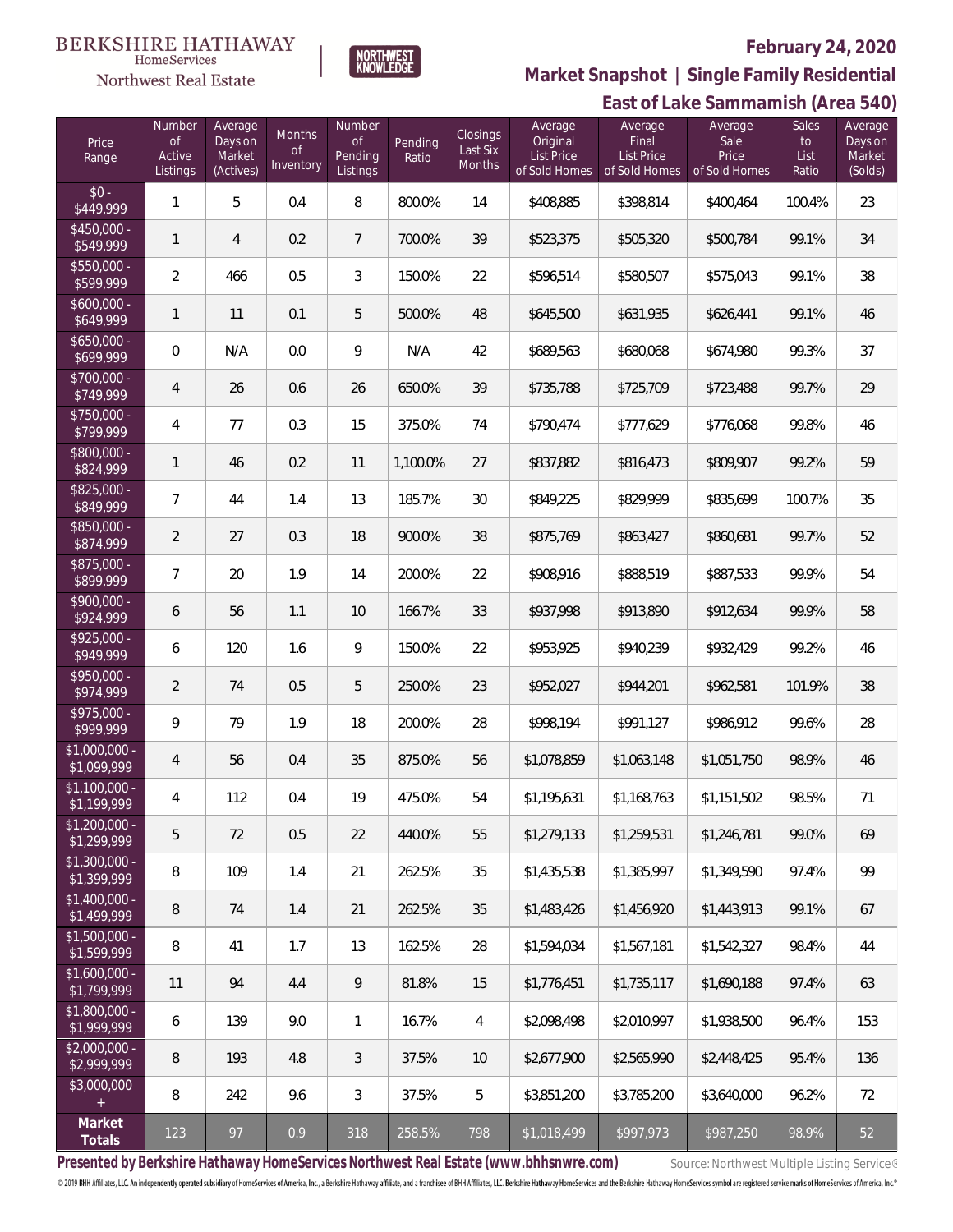

 $\label{lem:sevices} \textsc{Home} \textsc{Service} \textsc{s}$ 

# **Market Snapshot | Single Family Residential**

|                               | Redmond-Carnation (Area 550)       |                                           |                                  |                                            |                  |                                |                                                           |                                                        |                                           |                              |                                         |
|-------------------------------|------------------------------------|-------------------------------------------|----------------------------------|--------------------------------------------|------------------|--------------------------------|-----------------------------------------------------------|--------------------------------------------------------|-------------------------------------------|------------------------------|-----------------------------------------|
| Price<br>Range                | Number<br>of<br>Active<br>Listings | Average<br>Days on<br>Market<br>(Actives) | Months<br><b>of</b><br>Inventory | Number<br><b>of</b><br>Pending<br>Listings | Pending<br>Ratio | Closings<br>Last Six<br>Months | Average<br>Original<br><b>List Price</b><br>of Sold Homes | Average<br>Final<br><b>List Price</b><br>of Sold Homes | Average<br>Sale<br>Price<br>of Sold Homes | Sales<br>to<br>List<br>Ratio | Average<br>Days on<br>Market<br>(Solds) |
| $$0 -$<br>\$499,999           | $\,0\,$                            | N/A                                       | 0.0                              | $\mathfrak{Z}$                             | N/A              | 15                             | \$434,115                                                 | \$427,052                                              | \$421,799                                 | 98.8%                        | 51                                      |
| $$500,000 -$<br>\$549,999     | $\mathsf{O}\xspace$                | N/A                                       | 0.0                              | $\overline{0}$                             | N/A              | 3                              | \$534,667                                                 | \$518,300                                              | \$519,000                                 | 100.1%                       | 33                                      |
| \$550,000 -<br>\$599,999      | $\mathbf 0$                        | N/A                                       | 0.0                              | $\overline{2}$                             | N/A              | 9                              | \$580,433                                                 | \$575,988                                              | \$573,889                                 | 99.6%                        | 12                                      |
| $$600,000 -$<br>\$624,999     | $\mathsf{O}\xspace$                | N/A                                       | 0.0                              | $\mathbf{1}$                               | N/A              | $\overline{2}$                 | \$675,000                                                 | \$620,000                                              | \$602,500                                 | 97.2%                        | 105                                     |
| $$625,000 -$<br>\$649,999     | 1                                  | 33                                        | 1.5                              | $\mathbf{1}$                               | 100.0%           | $\sqrt{4}$                     | \$648,750                                                 | \$639,988                                              | \$633,000                                 | 98.9%                        | 37                                      |
| $$650,000 -$<br>\$674,999     | $\mathsf{O}\xspace$                | N/A                                       | 0.0                              | $\mathbf 0$                                | N/A              | 6                              | \$680,667                                                 | \$670,500                                              | \$662,333                                 | 98.8%                        | 37                                      |
| $$675,000 -$<br>\$699,999     | $\mathbf 0$                        | N/A                                       | 0.0                              | $\mathbf{1}$                               | N/A              | 3                              | \$703,000                                                 | \$690,000                                              | \$685,000                                 | 99.3%                        | 21                                      |
| \$700,000 -<br>\$724,999      | $\mathbf{1}$                       | $\overline{4}$                            | 0.9                              | $\mathbf{1}$                               | 100.0%           | 7                              | \$712,857                                                 | \$712,857                                              | \$705,714                                 | 99.0%                        | 26                                      |
| $$725,000 -$<br>\$749,999     | $\mathbf 0$                        | N/A                                       | 0.0                              | 5                                          | N/A              | 14                             | \$766,404                                                 | \$752,046                                              | \$734,425                                 | 97.7%                        | 51                                      |
| \$750,000 -<br>\$774,999      | $\mathsf{O}\xspace$                | N/A                                       | 0.0                              | $\mathfrak{Z}$                             | N/A              | 5                              | \$783,790                                                 | \$770,690                                              | \$767,700                                 | 99.6%                        | 79                                      |
| $$775,000 -$<br>\$799,999     | $\mathbf 0$                        | N/A                                       | 0.0                              | $\mathbf{1}$                               | N/A              | 4                              | \$783,485                                                 | \$780,985                                              | \$786,498                                 | 100.7%                       | 8                                       |
| \$800,000 -<br>\$824,999      | $\mathbf{1}$                       | 129                                       | 1.2                              | $\mathbf{1}$                               | 100.0%           | 5                              | \$811,778                                                 | \$804,780                                              | \$804,000                                 | 99.9%                        | 35                                      |
| \$825,000 -<br>\$849,999      | 2                                  | 88                                        | 1.1                              | $\mathbf{1}$                               | 50.0%            | 11                             | \$838,805                                                 | \$837,895                                              | \$834,636                                 | 99.6%                        | 10                                      |
| \$850,000 -<br>\$899,999      | 0                                  | N/A                                       | 0.0                              | $\overline{4}$                             | N/A              | 21                             | \$886,267                                                 | \$874,648                                              | \$875,614                                 | 100.1%                       | 31                                      |
| \$900,000 -<br>\$949,999      | $\overline{2}$                     | 5                                         | 0.9                              | $\overline{2}$                             | 100.0%           | 14                             | \$922,203                                                 | \$917,914                                              | \$923,157                                 | 100.6%                       | 26                                      |
| \$950,000 -<br>\$999,999      | 1                                  | 95                                        | 0.5                              | $\mathbf{1}$                               | 100.0%           | 13                             | \$985,072                                                 | \$972,115                                              | \$971,626                                 | 99.9%                        | 52                                      |
| \$1,000,000 -<br>\$1,099,999  | 4                                  | 13                                        | 1.3                              | $\overline{7}$                             | 175.0%           | 19                             | \$1,071,468                                               | \$1,057,574                                            | \$1,046,921                               | 99.0%                        | 49                                      |
| $$1,100,000 -$<br>\$1,199,999 | 2                                  | 3                                         | 0.8                              | $7\phantom{.0}$                            | 350.0%           | 16                             | \$1,185,328                                               | \$1,166,463                                            | \$1.149.906                               | 98.6%                        | 46                                      |
| $$1,200,000 -$<br>\$1,299,999 | 2                                  | 51                                        | 1.3                              | $\overline{2}$                             | 100.0%           | 9                              | \$1,289,878                                               | \$1,284,217                                            | \$1,265,772                               | 98.6%                        | 20                                      |
| $$1,300,000 -$<br>\$1,399,999 | 0                                  | N/A                                       | 0.0                              | 8                                          | N/A              | 16                             | \$1,375,349                                               | \$1,359,967                                            | \$1,348,641                               | 99.2%                        | 70                                      |
| $$1,400,000$ -<br>\$1,499,999 | 1                                  | 152                                       | 1.0                              | $\mathbf{1}$                               | 100.0%           | 6                              | \$1,486,333                                               | \$1,486,333                                            | \$1,467,500                               | 98.7%                        | 83                                      |
| $$1,500,000$ -<br>\$1,599,999 | $\mathbf 0$                        | N/A                                       | 0.0                              | $\overline{0}$                             | N/A              | 2                              | \$1,637,975                                               | \$1,619,400                                            | \$1.561.500                               | 96.4%                        | 72                                      |
| $$1,600,000 -$<br>\$1,799,999 | 5                                  | 111                                       | 3.3                              | $\mathbf{1}$                               | 20.0%            | 9                              | \$1,658,428                                               | \$1,658,428                                            | \$1,665,611                               | 100.4%                       | 52                                      |
| $$1,800,000 -$<br>\$1,999,999 | 0                                  | N/A                                       | 0.0                              | $\overline{2}$                             | N/A              | 4                              | \$1,978,238                                               | \$1,934,738                                            | \$1,899,997                               | 98.2%                        | 79                                      |
| \$2,000,000                   | 8                                  | 165                                       | 5.3                              | $\mathbf{1}$                               | 12.5%            | 9                              | \$2,770,556                                               | \$2,684,667                                            | \$2,522,000                               | 93.9%                        | 116                                     |
| Market<br>Totals              | 30                                 | 88                                        | 0.8                              | 56                                         | 186.7%           | 226                            | \$1,047,653                                               | \$1,034,020                                            | \$1,020,541                               | 98.7%                        | 46                                      |

Presented by Berkshire Hathaway HomeServices Northwest Real Estate (www.bhhsnwre.com) Source: Northwest Multiple Listing Service®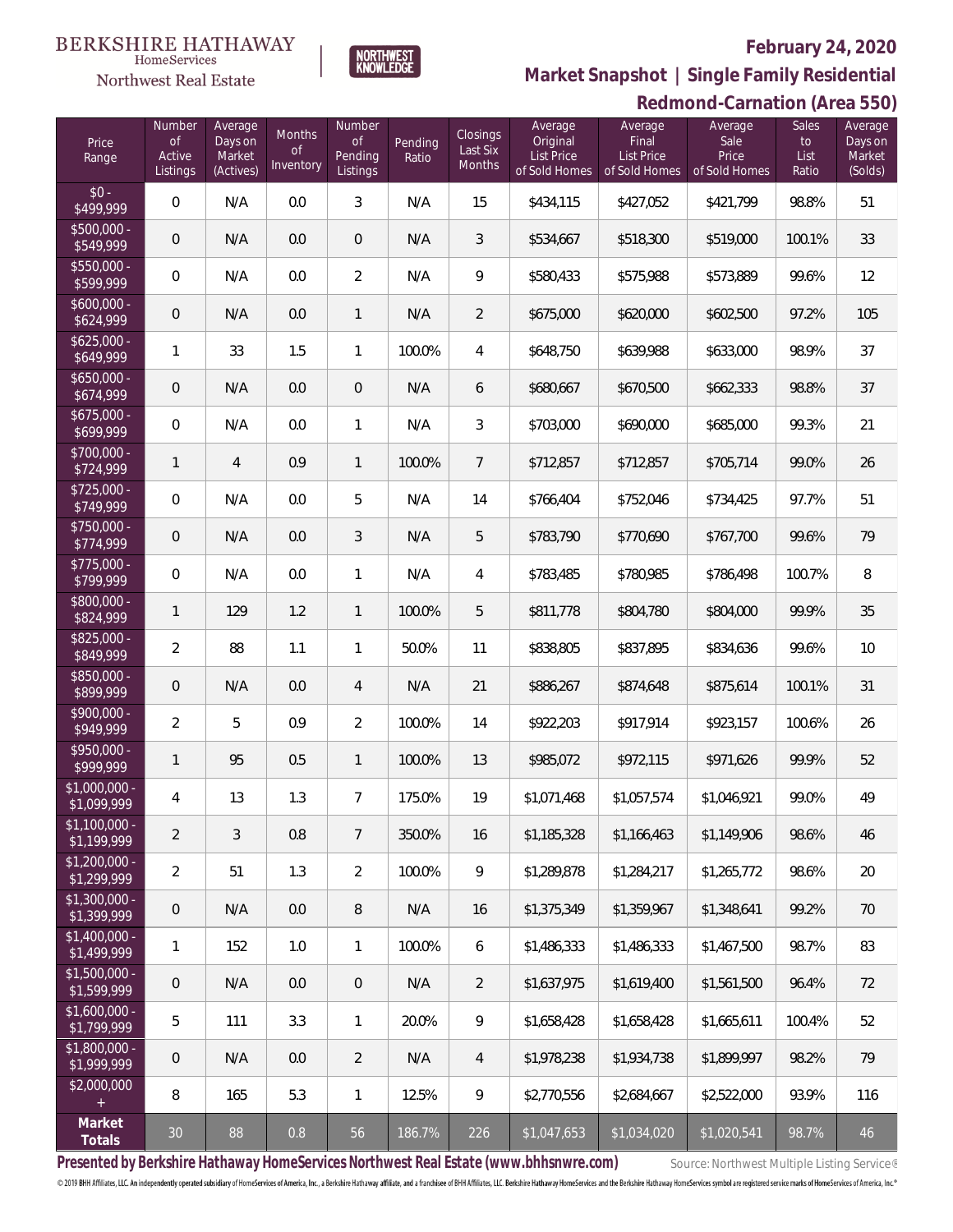

**Market Snapshot | Single Family Residential**

|                               | Kirkland/Bridle Trails (Area 560)  |                                           |                                  |                                                |                  |                                       |                                                           |                                                 |                                           |                              |                                         |
|-------------------------------|------------------------------------|-------------------------------------------|----------------------------------|------------------------------------------------|------------------|---------------------------------------|-----------------------------------------------------------|-------------------------------------------------|-------------------------------------------|------------------------------|-----------------------------------------|
| Price<br>Range                | Number<br>of<br>Active<br>Listings | Average<br>Days on<br>Market<br>(Actives) | Months<br><b>of</b><br>Inventory | Number<br>$\mathsf{of}$<br>Pending<br>Listings | Pending<br>Ratio | <b>Closings</b><br>Last Six<br>Months | Average<br>Original<br><b>List Price</b><br>of Sold Homes | Average<br>Final<br>List Price<br>of Sold Homes | Average<br>Sale<br>Price<br>of Sold Homes | Sales<br>to<br>List<br>Ratio | Average<br>Days on<br>Market<br>(Solds) |
| $$0 -$<br>\$649,999           | $\boldsymbol{0}$                   | N/A                                       | 0.0                              | $\mathbf 0$                                    | N/A              | $\overline{7}$                        | \$605,972                                                 | \$581,729                                       | \$564,308                                 | 97.0%                        | 68                                      |
| $$650,000 -$<br>\$699,999     | $\mathbf 0$                        | N/A                                       | 0.0                              | $\mathbf{1}$                                   | N/A              | 6                                     | \$716,158                                                 | \$691,325                                       | \$675,500                                 | 97.7%                        | 46                                      |
| \$700,000 -<br>\$749,999      | $\mathbb O$                        | N/A                                       | 0.0                              | $\mathbf{1}$                                   | N/A              | 12                                    | \$751,267                                                 | \$719,087                                       | \$725,369                                 | 100.9%                       | 58                                      |
| \$750,000 -<br>\$799,999      | $\mathbf{1}$                       | 6                                         | 0.3                              | $\mathbf{1}$                                   | 100.0%           | 19                                    | \$771,618                                                 | \$755,723                                       | \$770,964                                 | 102.0%                       | 25                                      |
| \$800,000 -<br>\$849,999      | $\mathbf 0$                        | N/A                                       | 0.0                              | $\mathbf 0$                                    | N/A              | 13                                    | \$827,077                                                 | \$817,154                                       | \$814,477                                 | 99.7%                        | 31                                      |
| \$850,000 -<br>\$899,999      | $\overline{2}$                     | 72                                        | 2.4                              | $\overline{0}$                                 | 0.0%             | 5                                     | \$855,800                                                 | \$855,800                                       | \$870,200                                 | 101.7%                       | 8                                       |
| \$900,000 -<br>\$949,999      | $\mathbf 0$                        | N/A                                       | 0.0                              | $\mathbf 0$                                    | N/A              | $\mathsf q$                           | \$917,272                                                 | \$907,272                                       | \$914,778                                 | 100.8%                       | 24                                      |
| \$950,000 -<br>\$999,999      | $\mathbf{1}$                       | 54                                        | 1.0                              | $\sqrt{3}$                                     | 300.0%           | 6                                     | \$936,167                                                 | \$936,167                                       | \$958,333                                 | 102.4%                       | 10                                      |
| \$1,000,000 -<br>\$1,099,999  | $\mathbf 0$                        | N/A                                       | 0.0                              | $\overline{2}$                                 | N/A              | 12                                    | \$1,054,407                                               | \$1,031,823                                     | \$1,040,875                               | 100.9%                       | 61                                      |
| $$1,100,000 -$<br>\$1,199,999 | $\mathbf{1}$                       | 208                                       | 0.6                              | $\overline{0}$                                 | 0.0%             | 10                                    | \$1,202,500                                               | \$1,168,400                                     | \$1,125,650                               | 96.3%                        | 47                                      |
| \$1,200,000 -<br>\$1,299,999  | 6                                  | 17                                        | 2.4                              | 13                                             | 216.7%           | 15                                    | \$1,293,993                                               | \$1,241,497                                     | \$1,243,600                               | 100.2%                       | 78                                      |
| $$1,300,000$ -<br>\$1,399,999 | 8                                  | 65                                        | 3.0                              | 9                                              | 112.5%           | 16                                    | \$1,400,059                                               | \$1,364,303                                     | \$1,354,313                               | 99.3%                        | 55                                      |
| $$1,400,000$ -<br>\$1,499,999 | 3                                  | 172                                       | 1.0                              | 6                                              | 200.0%           | 18                                    | \$1,514,776                                               | \$1,485,748                                     | \$1,453,696                               | 97.8%                        | 55                                      |
| $$1,500,000$ -<br>\$1,599,999 | 3                                  | 138                                       | 1.2                              | 6                                              | 200.0%           | 15                                    | \$1,578,903                                               | \$1,565,303                                     | \$1,551,590                               | 99.1%                        | 32                                      |
| \$1,600,000 -<br>\$1,699,999  | 3                                  | 59                                        | 0.8                              | 5                                              | 166.7%           | 24                                    | \$1,668,605                                               | \$1,660,897                                     | \$1,648,841                               | 99.3%                        | 13                                      |
| \$1,700,000<br>\$1,799,999    | 2                                  | 179                                       | 1.3                              | $\mathfrak{Z}$                                 | 150.0%           | 9                                     | \$1,821,371                                               | \$1,804,704                                     | \$1,742,511                               | 96.6%                        | 57                                      |
| \$1,800,000<br>\$1,899,999    | 1                                  | 10 <sup>°</sup>                           | 0.9                              | $\mathbf{1}$                                   | 100.0%           | 7                                     | \$1,872,713                                               | \$1,872,713                                     | \$1,870,570                               | 99.9%                        | 18                                      |
| \$1,900,000 -<br>\$1,999,999  | 5                                  | 96                                        | 2.7                              | $\mathbf{1}$                                   | 20.0%            | 11                                    | \$2,090,807                                               | \$1,997,907                                     | \$1,941,817                               | 97.2%                        | 66                                      |
| $$2,000,000 -$<br>\$2,199,999 | 4                                  | 93                                        | 4.0                              | 13                                             | 325.0%           | 6                                     | \$2,102,499                                               | \$2,092,832                                     | \$2,055,098                               | 98.2%                        | 122                                     |
| $$2,200,000 -$<br>\$2,399,999 | 9                                  | 27                                        | 4.2                              | 23                                             | 255.6%           | 13                                    | \$2,449,827                                               | \$2,372,827                                     | \$2,290,304                               | 96.5%                        | 88                                      |
| $$2,400,000 -$<br>\$2,599,999 | 4                                  | 95                                        | 4.0                              | $\overline{7}$                                 | 175.0%           | 6                                     | \$2,598,658                                               | \$2,514,658                                     | \$2,484,167                               | 98.8%                        | 94                                      |
| $$2,600,000 -$<br>\$2,999,999 | 3                                  | 33                                        | 2.6                              | $\mathfrak{Z}$                                 | 100.0%           | $\overline{7}$                        | \$2,840,850                                               | \$2,785,421                                     | \$2.746.226                               | 98.6%                        | 54                                      |
| \$3,000,000 -<br>\$3,499,999  | 4                                  | 233                                       | 6.0                              | $\overline{2}$                                 | 50.0%            | $\overline{4}$                        | \$3,208,750                                               | \$3,177,000                                     | \$3,154,328                               | 99.3%                        | 37                                      |
| $$3,500,000 -$<br>\$3,999,999 | 1                                  | 174                                       | 6.0                              | $\overline{0}$                                 | 0.0%             | $\mathbf{1}$                          | \$3,885,000                                               | \$3,885,000                                     | \$3,842,000                               | 98.9%                        | 20                                      |
| \$4,000,000                   | 3                                  | 97                                        | 18.0                             | $\mathbf 0$                                    | 0.0%             | $\mathbf{1}$                          | \$4,498,000                                               | \$4,498,000                                     | \$4,498,000                               | 100.0%                       | 26                                      |
| Market<br>Totals              | 64                                 | 86                                        | 1.5                              | 100                                            | 156.3%           | 252                                   | \$1,477,229                                               | \$1,448,028                                     | \$1,431,300                               | 98.8%                        | 48                                      |

Presented by Berkshire Hathaway HomeServices Northwest Real Estate (www.bhhsnwre.com) Source: Northwest Multiple Listing Service®